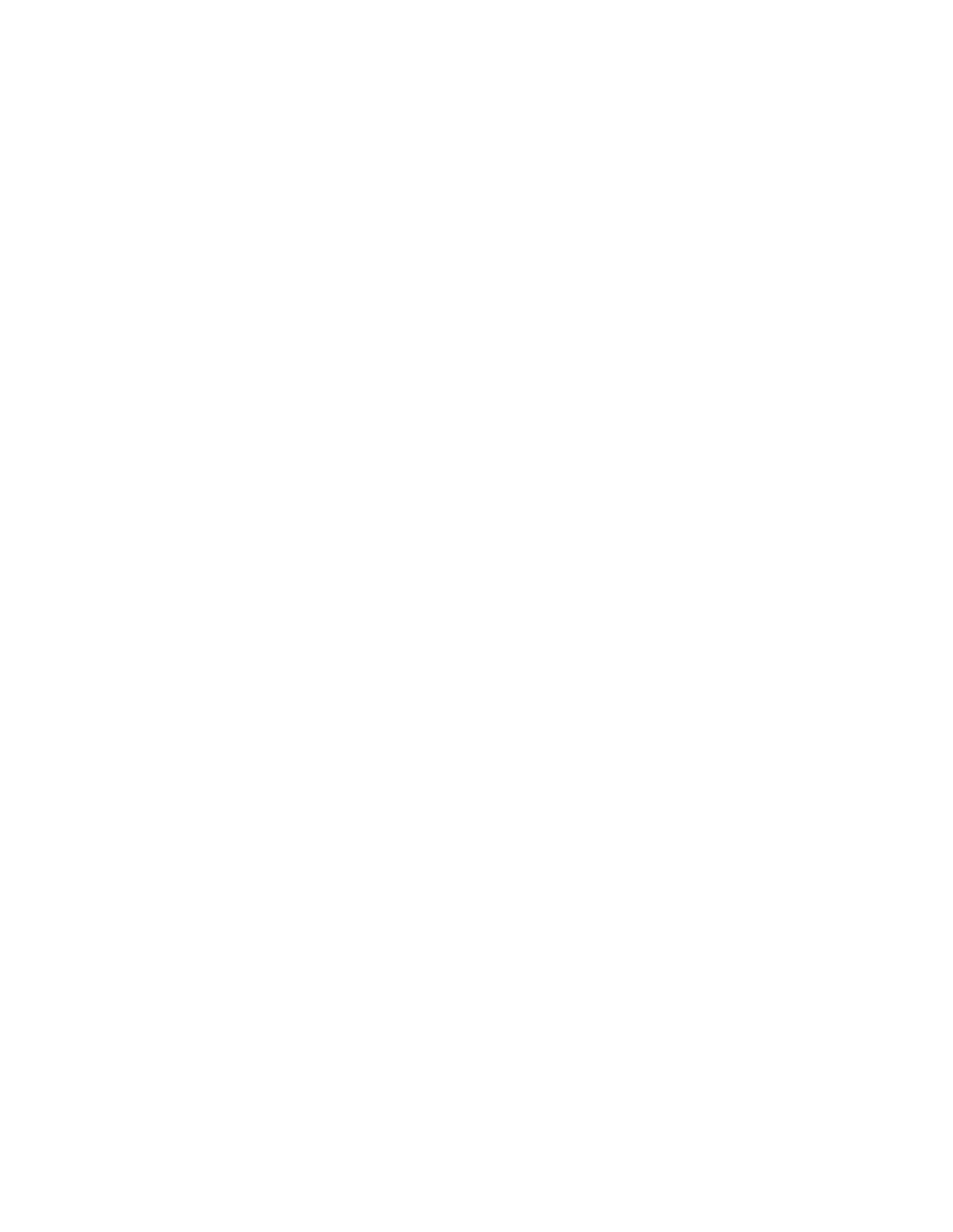| What is Microwave Communications?   | Microwave frequencies                  |
|-------------------------------------|----------------------------------------|
| Microwave Link Design               | Loss/Attenuation Calculations          |
| FadingAnd Fade Margin               | <b>Frequency Planning</b>              |
| Microwave Network Application       | Difficult Areas for Microwave Links    |
| Radio Node Hardware                 | Typical Relative Path Lengths with Cle |
|                                     | Line of Sight (LOS)                    |
| Adaptive Coding and Modulation IP   | Free Space & Atmospheric Attenuation   |
| Backhaul (ACM)                      |                                        |
| Passive Repeater                    | Radio Wave Propagation                 |
| Microwave Configuration             | <b>ATPC Operation</b>                  |
| Hot Standby+1 n+n configuration     | Space Diversity                        |
| <b>Frequency Diversity</b>          | Rain Attenuation / calculation         |
| Waveguides                          | Microwave Equipment Application        |
| Passive Repeater Calculation        | Microwave Sub Bands                    |
| Calculating The Microwave Antenna G | T/R spacing and subbands               |
|                                     | OMT and Hybride cupler                 |
|                                     | Modulation and QAM Table               |
| receive thresholds and sensitivity  | k-type, Duct type fading               |